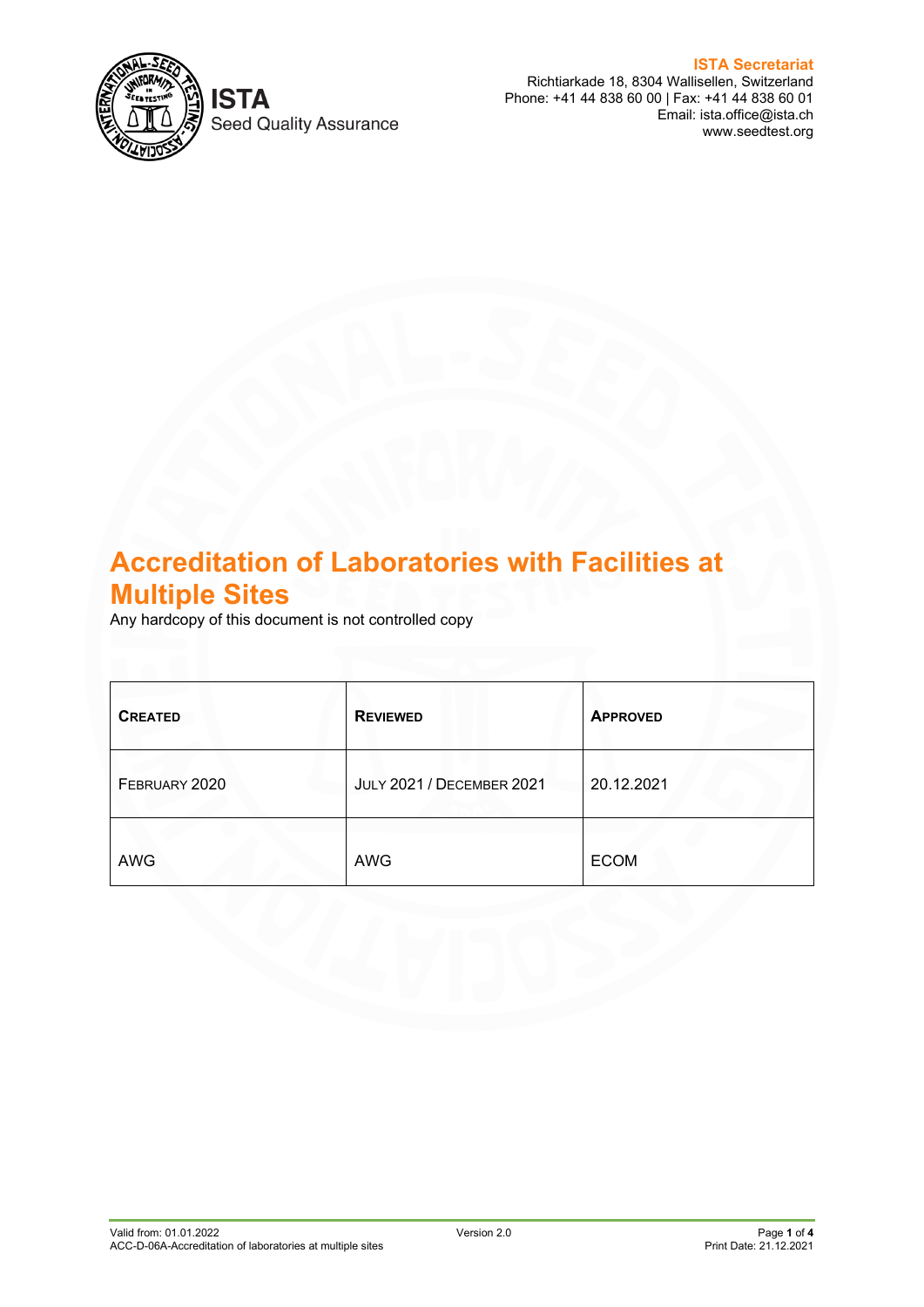# **SCOPE**

This document establishes the requirements to be accomplished by the accredited laboratories with facilities on multiple sites.

# **RELATED DOCUMENTS**

ISTA Accreditation Standard for Seed Testing and Seed Sampling

- Acc-D-07, ISTA Accreditation and Scope of Accreditation Policy
- Acc-D-01, Termination-Suspension-Withdrawal of ISTA Accreditation
- Acc-P-02, Procedure for ISTA auditors for the on-site assessment
- Acc-SOP-08, Audit visit arrangement
- Acc-F-09, Application Form for (Re)Accreditation
- PT-P-01, ISTA Proficiency Test Programme

# **RESPONSIBILITY**

ECOM- Accreditation working Group: will decide the suitability of each request for the (re)accreditation of a multiple sites' laboratory.

Head of Accreditation and Technical Department: will ensure that the requirements of this directive are applied.

ISTA Secretary General: will supervise the process.

# **DEFINITIONS**

**Site:** a permanent location where a laboratory carries out its activities listed in its accreditation scope.

**Multiple sites laboratory:** a laboratory having a declared central function (the main accredited laboratory or primary site) at which the activities are planned, controlled and managed and a network of local sites (local accredited laboratories) at which such activities are fully or partially carried out, as defined in the accreditation scope. For ISTA accreditation, the main laboratory and the local laboratories should be identified with the same ISTA code, provided that the number of the local sites are not more than 2 and that the requirements defined below are fulfilled.

# **PROCESS DESCRIPTION**

# **GENERAL CONDITIONS**

The laboratories accreditation process follows the principles outlined in the documents listed as reference.

For laboratories with facilities in multiple sites the approach outlined below applies.

The special case of sampling units acting under the responsibility of an ISTA accredited laboratory based in the same or a different country is dealt with in the Acc-D-06B-Accreditation of laboratories with sampling units on multiple sites.

In the following, **accredited laboratory work** comprises all those activities covered by the laboratory's existing scope of accreditation or proposed addition to the scope of accreditation. It is assumed that all these activities are carried out at the laboratory's permanent facilities, except 'sampling from the seed lot', which is, by its nature, typically conducted outside the laboratory premises.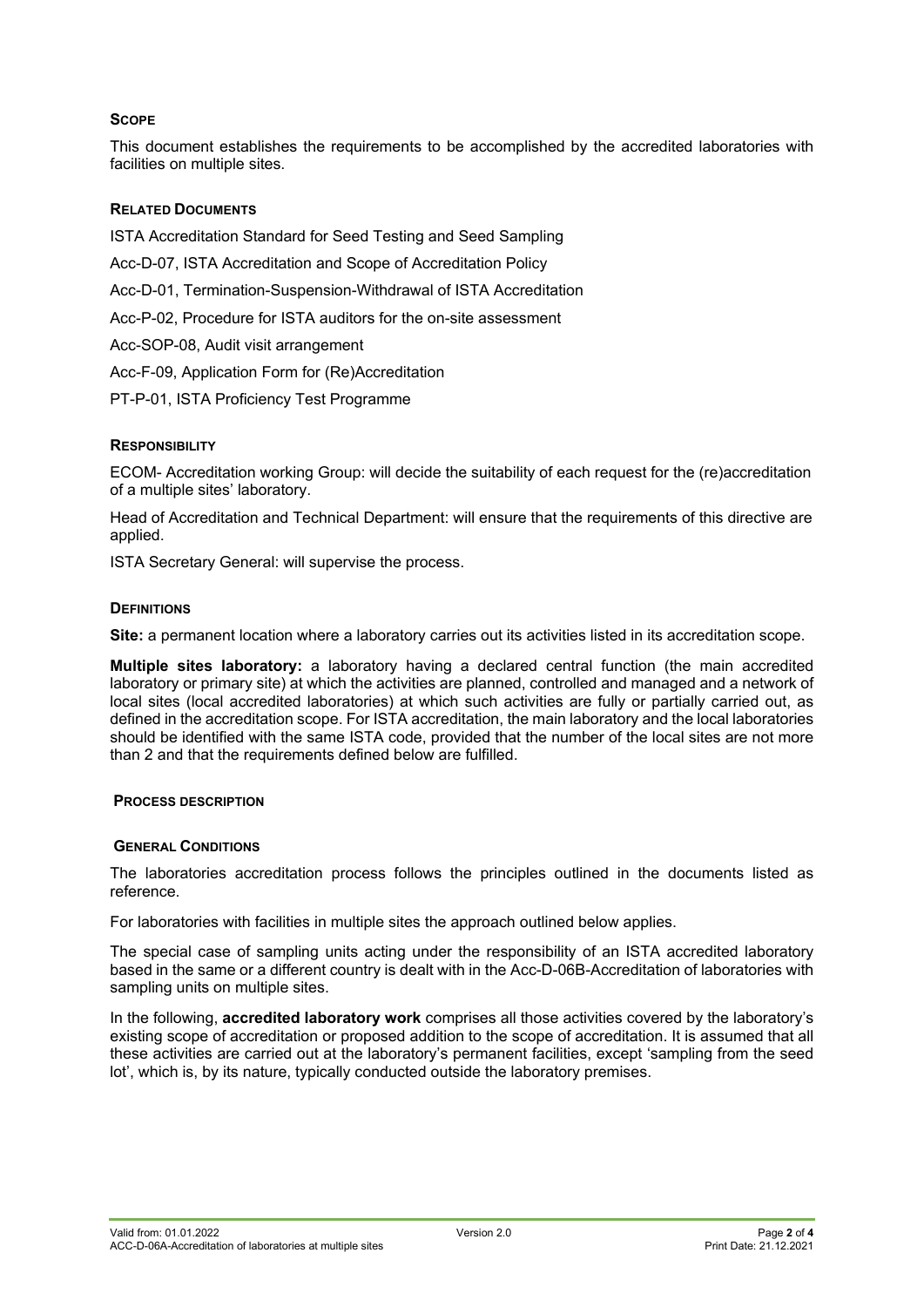## **ISTA ACCREDITATION OF A MULTIPLE SITES' LABORATORY**

In relation to the quality management system, multiple sites laboratory can be regarded as equivalent to a single site laboratory, if the requirements defined in this procedure are fulfilled. It has its facilities for conducting accredited laboratory work within one site or on nearby multiple sites. Nearby means that each of the facilities can be easily reached from the main site and should not involve the crossing of national or international borders.

A laboratory with multiple sites must be a unique legal entity. A formal agreement between the main laboratory and the local sites must be available. An up-to-date list of local sites and their accreditation scope must be maintained.

On the application for (re)accreditation all facilities must be listed and the name and the address of all should be made clear. Their intended or existing scope of accreditation must be listed clearly and unambiguously for each site. The main laboratory must be mentioned.

The Accreditation Certificate is issued with the main laboratory name and address. The local sites and their accreditation scope must be listed on that Certificate. There must be an unambiguous link between the main laboratory and the local facilities falling under the same ISTA accreditation.

**THERE WILL BE ONLY ONE SINGLE UNIQUE CODE ASSIGNED BY ISTA AND ON THE ISTA CERTIFICATES MUST BE STATED THE UNIQUE CODE AND THE CONTACT DETAILS OF THE SAMPLING AND TESTING UNITS (MAIN AND LOCAL LABORATORY/LABORATORIES) RESPONSIBLE FOR THE SPECIFIC ACTIVITIES ON THE CERTIFICATE.**

## **(RE)ACCREDITATION PROCESS**

The same process applies irrespective of whether a laboratory operates from one or many sites.

Each location included in the accreditation application/scope of accreditation is visited at the initial accreditation audit and every three years as per the re-accreditation cycle.

The audit fee will include the evaluation of the multiple sites.

Over the course of the (re)accreditation process the laboratory has to provide information concerning their organisational and legal setup. The laboratory's management system must be centrally controlled.

As the units are part of one organisation, at a minimum the following criteria have to be met:

- There has to be a single quality management system applicable in the fields relevant to ISTA accreditation,
- The laboratory has to provide evidence that it is able to implement its policies to the required degree in all locations involved in accredited laboratory work,
- The laboratory's appointed technical manager assumes full responsibility for the accredited laboratory work carried out in the main and at the separate sites,
- There must be one position assuming the overall responsibility for operating the quality management system and its compliance with the ISTA accreditation standard
- Key functions that have to be centrally managed:
	- o Internal audits<br>
	o Management r
	- **Management review**
	- o Staff training and monitoring
	- $\circ$  Evaluation of corrective actions<br>  $\circ$  Complaints
	- **Complaints**
	- o Changes to the system